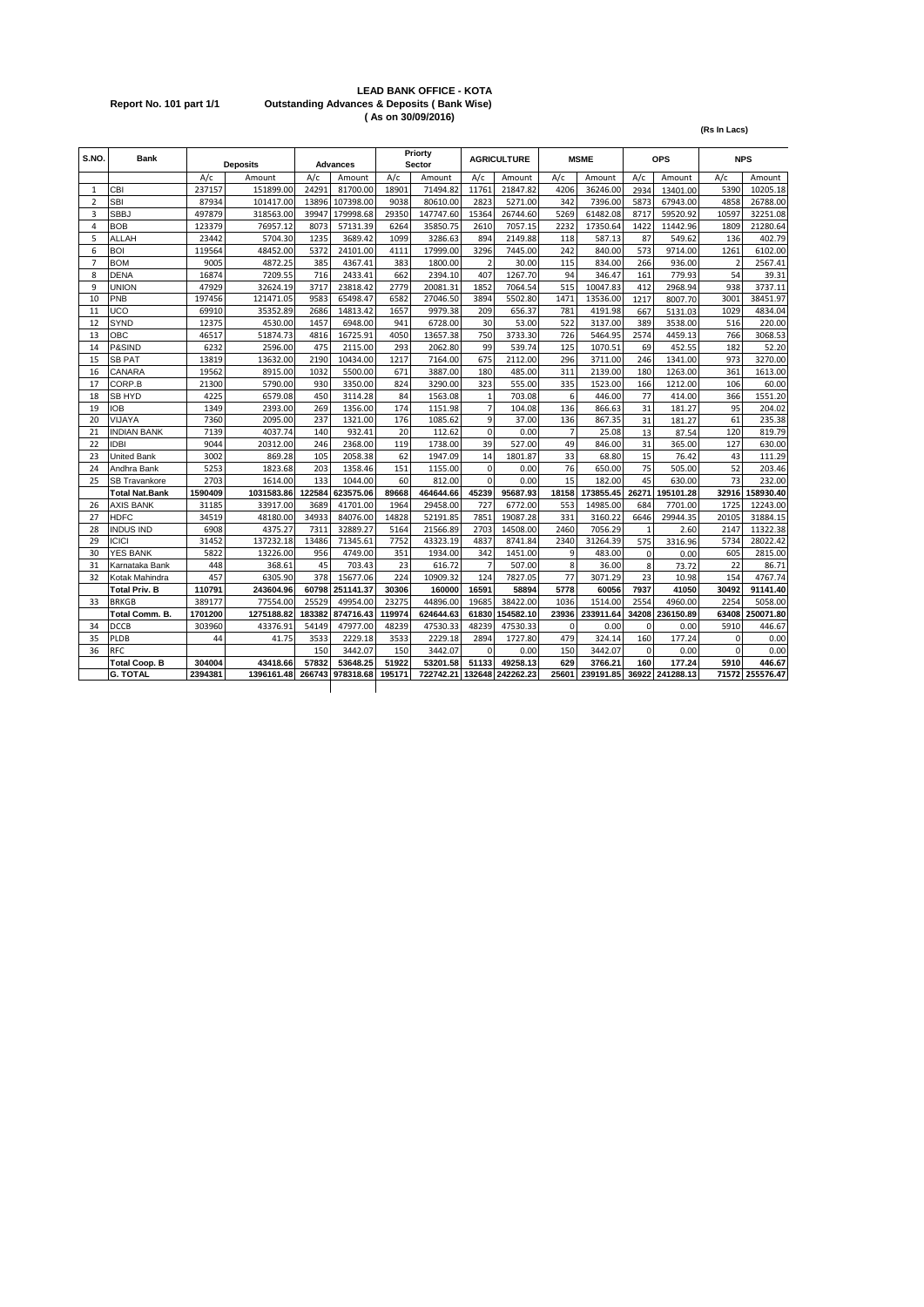|                |                       |                |                  |                |                  | <b>Agriculture</b> |                         |                |                           |                |                          |  |
|----------------|-----------------------|----------------|------------------|----------------|------------------|--------------------|-------------------------|----------------|---------------------------|----------------|--------------------------|--|
| S.NO.          | <b>Bank</b>           |                | <b>CROP LOAN</b> |                | <b>TERM LOAN</b> |                    | AGRI.<br>INFRASTRUCTURE |                | AGRI.<br><b>ANCILLARY</b> |                | <b>Total Agriculture</b> |  |
|                |                       | A/c            | Amount           | A/c            | Amount           | A/c                | Amount                  | A/c            | Amount                    | A/c            | Amount                   |  |
| 1              | CBI                   | 9124           | 13405.00         | 2593           | 7535.00          | 43                 | 907                     | $\mathbf{1}$   | 0.82                      | 11761          | 21847.82                 |  |
| $\overline{2}$ | <b>SBI</b>            | 2172           | 4545.00          | 651            | 726.00           |                    |                         |                |                           | 2823           | 5271.00                  |  |
| 3              | <b>SBBJ</b>           | 11223          | 21256.62         | 2301           | 4350.33          | 1840               | 1137.65                 |                |                           | 15364          | 26744.60                 |  |
| 4              | <b>BOB</b>            | 397            | 967.11           | 2144           | 5893.24          | 69                 | 196.8                   |                |                           | 2610           | 7057.15                  |  |
| 5              | ALLAH                 | 791            | 1817.28          | 91             | 324.48           |                    |                         | 12             | 8.12                      | 894            | 2149.88                  |  |
| 6              | <b>BOI</b>            | 2650           | 5960.00          | 646            | 1485.00          |                    |                         |                |                           | 3296           | 7445.00                  |  |
| $\overline{7}$ | <b>BOM</b>            |                |                  |                |                  |                    |                         | $\overline{2}$ | 30                        | $\overline{2}$ | 30.00                    |  |
| 8              | <b>DENA</b>           | 357            | 1250.74          | 50             | 16.96            |                    |                         |                |                           | 407            | 1267.70                  |  |
| 9              | <b>UNION</b>          | 1712           | 4187.28          | 131            | 1893.56          | 9                  | 983.7                   |                |                           | 1852           | 7064.54                  |  |
| 10             | PNB                   | 3866           | 5123.33          | 17             | 351.75           | 11                 | 27.72                   |                |                           | 3894           | 5502.80                  |  |
| 11             | UCO                   | 209            | 656.37           |                |                  |                    |                         |                |                           | 209            | 656.37                   |  |
| 12             | SYND                  | 6              | 11.00            | 24             | 42.00            |                    |                         |                |                           | 30             | 53.00                    |  |
| 13             | OBC                   | 739            | 2803.87          |                |                  | 3                  | 4.37                    | 8              | 925.06                    | 750            | 3733.30                  |  |
| 14             | P&SIND                | $\overline{a}$ | 4.00             | $\overline{4}$ | 23.00            |                    |                         | 93             | 512.74                    | 99             | 539.74                   |  |
| 15             | <b>SB PAT</b>         | 501            | 1575.00          | 174            | 537.00           |                    |                         |                |                           | 675            | 2112.00                  |  |
| 16             | CANARA                | 171            | 483.00           |                |                  | 9                  | $\overline{2}$          |                |                           | 180            | 485.00                   |  |
| 17             | CORP.B                | 323            | 555.00           |                |                  |                    |                         |                |                           | 323            | 555.00                   |  |
| 18             | <b>SB HYD</b>         |                |                  | $\mathbf{1}$   | 703.08           |                    |                         |                |                           | 1              | 703.08                   |  |
| 19             | <b>IOB</b>            | 3              | 6.94             | $\mathbf{1}$   | 2.08             | 3                  | 95.06                   |                |                           | $\overline{7}$ | 104.08                   |  |
| 20             | VIJAYA                | 5              | 10.00            | 4              | 27.00            |                    |                         |                |                           | 9              | 37.00                    |  |
| 21             | <b>INDIAN BANK</b>    |                |                  |                |                  |                    |                         |                |                           | $\overline{0}$ | 0.00                     |  |
| 22             | <b>IDBI</b>           | 36             | 520.00           | 3              | 7.00             |                    |                         |                |                           | 39             | 527.00                   |  |
| 23             | <b>United Bank</b>    | 14             | 1801.87          |                |                  |                    |                         |                |                           | 14             | 1801.87                  |  |
| 24             | Andhra Bank           |                |                  |                |                  |                    |                         |                |                           | 0              | 0.00                     |  |
| 25             | <b>SB Travankore</b>  |                |                  |                |                  |                    |                         |                |                           | $\Omega$       | 0.00                     |  |
|                | <b>Total Nat.Bank</b> | 34301          | 66939.41         | 8835           | 23917.48         | 1987               | 3354.3                  | 116            | 1476.74                   | 45239          | 95687.93                 |  |
| 26             | <b>AXIS BANK</b>      |                |                  |                |                  |                    |                         | 727            | 6772.00                   | 727            | 6772.00                  |  |
| 27             | <b>HDFC</b>           | 1005           | 4389.72          | 4092           | 4614.56          | 2754               | 10083                   |                |                           | 7851           | 19087.28                 |  |
| 28             | <b>INDUS IND</b>      |                |                  | 2703           | 14508.00         |                    |                         |                |                           | 2703           | 14508.00                 |  |
| 29             | <b>ICICI</b>          | 2031           | 3154.55          | 643            | 1547.19          |                    |                         | 2163           | 4040.1                    | 4837           | 8741.84                  |  |
| 30             | <b>YES BANK</b>       |                |                  |                |                  | 342                | 1451                    |                |                           | 342            | 1451.00                  |  |
| 31             | Karnataka Bank        |                |                  |                |                  |                    |                         | 7              | 507                       | 7              | 507.00                   |  |
| 32             | Kotak Mahindra        | $\overline{2}$ | 69.67            | 21             | 929.05           | 101                | 6828.33                 |                |                           | 124            | 7827.05                  |  |
|                | <b>Total Priv. B</b>  | 3038           | 7613.94          | 7459           | 21598.80         | 3197               | 18362.33                | 2897           | 11319.1                   | 16591          | 58894.17                 |  |
| 33             | <b>BRKGB</b>          | 15729          | 32754.00         | 553            | 1307.00          | 3403               | 4361                    |                |                           | 19685          | 38422.00                 |  |
|                | <b>Total Comm. B.</b> | 37339          | 74553            | 16294          | 45516            | 5184               | 21717                   | 3013           | 12796                     | 61830          | 154582                   |  |
| 34             | DCCB                  | 46974          | 31482.73         | 1265           | 16047.60         |                    |                         |                |                           | 48239          | 47530.33                 |  |
| 35             | PLDB                  |                |                  |                |                  |                    |                         | 2894           | 1727.80                   | 2894           | 1727.80                  |  |
| 36             | RFC                   |                |                  |                |                  |                    |                         |                |                           | 0              | 0.00                     |  |
|                | <b>Total Coop. B</b>  |                |                  |                |                  |                    |                         | 2894           | 1727.80                   | 2894           | 1727.80                  |  |
|                | <b>G. TOTAL</b>       | 53068          | 107307           | 16847          | 46823            | 8587               | 26078                   | 5907           | 14524                     | 84409          | 194732                   |  |

## **( As on 30/09/2016) Report No. 101 part 1/2 Outstanding Advances & Deposits ( Bank Wise)**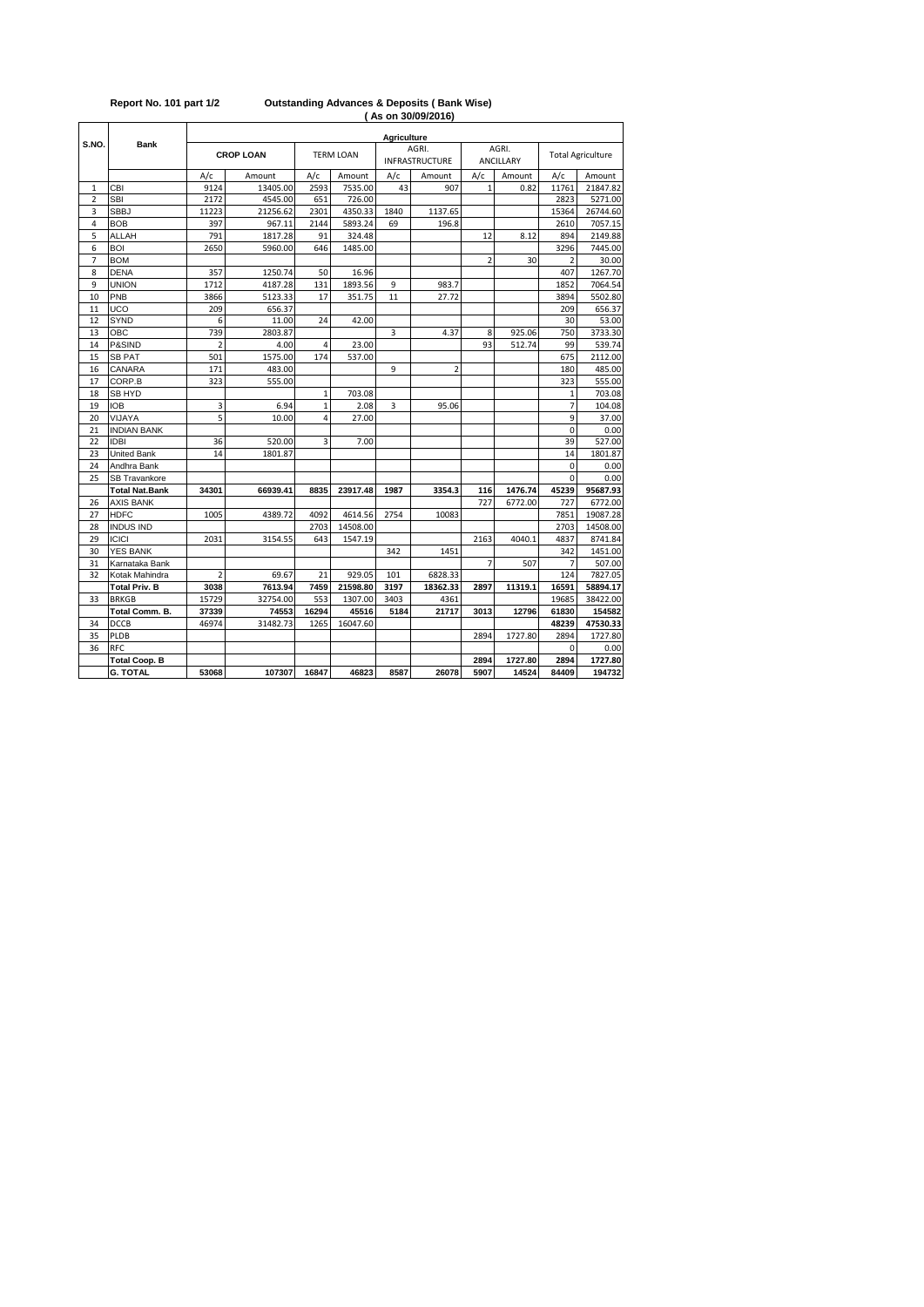|                |                        |                |             |                |             |              | As on 30/09/2016) |             |                      |       |                   |
|----------------|------------------------|----------------|-------------|----------------|-------------|--------------|-------------------|-------------|----------------------|-------|-------------------|
| S.NO.          | <b>Bank</b>            | <b>MSME</b>    |             |                |             |              |                   |             |                      |       |                   |
|                |                        |                | Micro Entp. |                | Small Entp. |              | Medium Entp.      |             | Khadi & vill. Indus. |       | <b>Total MSME</b> |
|                |                        | A/c            | Amount      | A/c            | Amount      | A/c          | Amount            | A/c         | Amount               | A/c   | Amount            |
| 1              | CBI                    | 2811           | 23287.00    | 1391           | 12342.00    | 4            | 617.00            |             |                      | 4206  | 36246.00          |
| $\overline{2}$ | SBI                    | 39             | 758.00      | 303            | 6638.00     |              |                   |             |                      | 342   | 7396.00           |
| 3              | SBBJ                   | 4842           | 22142.42    | 414            | 35013.95    | 13           | 4325.71           |             |                      | 5269  | 61482.08          |
| 4              | <b>BOB</b>             | 2154           | 15705.56    | 72             | 1574.05     |              |                   | 6           | 71                   | 2232  | 17350.64          |
| 5              | <b>ALLAH</b>           | 118            | 587.13      |                |             |              |                   |             |                      | 118   | 587.13            |
| 6              | BOI                    | $\overline{2}$ | 8.00        | 240            | 832.00      |              |                   |             |                      | 242   | 840.00            |
| $\overline{7}$ | BOM                    | 90             | 267.00      | 24             | 51.00       | 1            | 516.00            |             |                      | 115   | 834.00            |
| 8              | <b>DENA</b>            | 40             | 206.12      | 54             | 140.35      |              |                   |             |                      | 94    | 346.47            |
| 9              | <b>UNION</b>           | 358            | 3429.85     | 152            | 6535.77     | $\mathbf{1}$ | 6.00              | 4           | 76                   | 515   | 10047.83          |
| 10             | PNB                    | 199            | 741.37      | 500            | 4596.55     | 772          | 8198.08           |             |                      | 1471  | 13536.00          |
| 11             | UCO                    | 781            | 4191.98     |                |             |              |                   |             |                      | 781   | 4191.98           |
| 12             | SYND                   | 509            | 3058.00     | 13             | 79.00       |              |                   |             |                      | 522   | 3137.00           |
| 13             | ОВС                    | 502            | 3512.74     | 224            | 1952.21     |              |                   |             |                      | 726   | 5464.95           |
| 14             | P&SIND                 | 35             | 205.00      | 65             | 318.52      |              |                   | 25          | 546.99               | 125   | 1070.51           |
| 15             | <b>SB PAT</b>          | 82             | 686.00      | 192            | 2673.00     | 22           | 352.00            |             |                      | 296   | 3711.00           |
| 16             | CANARA                 | 278            | 1118.00     | 33             | 1021.00     |              |                   |             |                      | 311   | 2139.00           |
| 17             | CORP.B                 | 189            | 597.00      |                |             |              |                   | 146         | 926.00               | 335   | 1523.00           |
| 18             | SB HYD                 | 3              | 45.00       | 3              | 401.00      |              |                   |             |                      | 6     | 446.00            |
| 19             | <b>IOB</b>             | 5              | 474.00      | 131            | 392.63      |              |                   |             |                      | 136   | 866.63            |
| 20             | VIJAYA                 | 131            | 392.63      | 5              | 474.72      |              |                   |             |                      | 136   | 867.35            |
| 21             | <b>INDIAN BANK</b>     |                |             | $\overline{7}$ | 25.08       |              |                   |             |                      | 7     | 25.08             |
| 22             | <b>IDBI</b>            | 36             | 363.00      | 13             | 483.00      |              |                   |             |                      | 49    | 846.00            |
| 23             | <b>United Bank</b>     | 33             | 68.80       |                |             |              |                   |             |                      | 33    | 68.80             |
| 24             | Andhra Bank            | 76             | 650.00      |                |             |              |                   |             |                      | 76    | 650.00            |
| 25             | SB Travankore          | 1              | 32.00       | 14             | 150.00      |              |                   |             |                      | 15    | 182.00            |
|                | <b>Total Nat. Bank</b> | 13314          | 82527       | 3850           | 75694       | 813          | 14015             | 181         | 1620                 | 18158 | 173855.45         |
| 26             | <b>AXIS BANK</b>       | 513            | 9519.00     | 40             | 5466.00     |              |                   |             |                      | 553   | 14985.00          |
| 27             | <b>HDFC</b>            | 331            | 3160.22     |                |             |              |                   |             |                      | 331   | 3160.22           |
| 28             | <b>INDUS IND</b>       | 2460           | 7056.29     |                |             |              |                   |             |                      | 2460  | 7056.29           |
| 29             | <b>ICICI</b>           | 1162           | 18228.29    | 1175           | 12425.26    | 3            | 610.84            |             |                      | 2340  | 31264.39          |
| 30             | Yes Bank               | 3              | 449.00      | 6              | 34.00       |              |                   |             |                      | 9     | 483.00            |
| 31             | Karnataka Bank         | 6              | 19.00       | $\overline{2}$ | 17.00       |              |                   |             |                      | 8     | 36.00             |
| 32             | Kotak Mahindra         | 65             | 2631.26     | 12             | 440.03      |              |                   |             |                      | 77    | 3071.29           |
|                | <b>Total Priv.B</b>    | 4540           | 41063       | 1235           | 18382       | 3            | 611               | $\mathbf 0$ | 0                    | 5778  | 60056.19          |
| 33             | <b>BRKGB</b>           | 1036           | 1514.00     |                |             |              |                   |             |                      | 1036  | 1514.00           |
|                | Total Comm. B.         | 17854          | 123590      | 5085           | 94076       | 816          | 14626             | 181         | 1620                 | 23936 | 233911.64         |
| 34             | DCCB                   |                |             |                |             |              |                   |             |                      | 0     | 0.00              |
| 35             | PLDB                   |                |             |                |             |              |                   | 479         | 324.14               | 479   | 324.14            |
| 36             | <b>RFC</b>             |                |             |                |             |              |                   | 150         | 3442.07              | 150   | 3442.07           |
|                | <b>Total Coop.Bank</b> | 0              | 0           | 0              | 0           | 0            | 0                 | 629         | 3766                 | 629   | 3766.21           |
|                | <b>G. TOTAL</b>        | 18890          | 125104      | 5085           | 94076       | 816          | 14626             | 810         | 5386                 | 25601 | 239191.85         |

**Report No. 101 part 1/3 Outstanding Advances & Deposits ( Bank Wise)**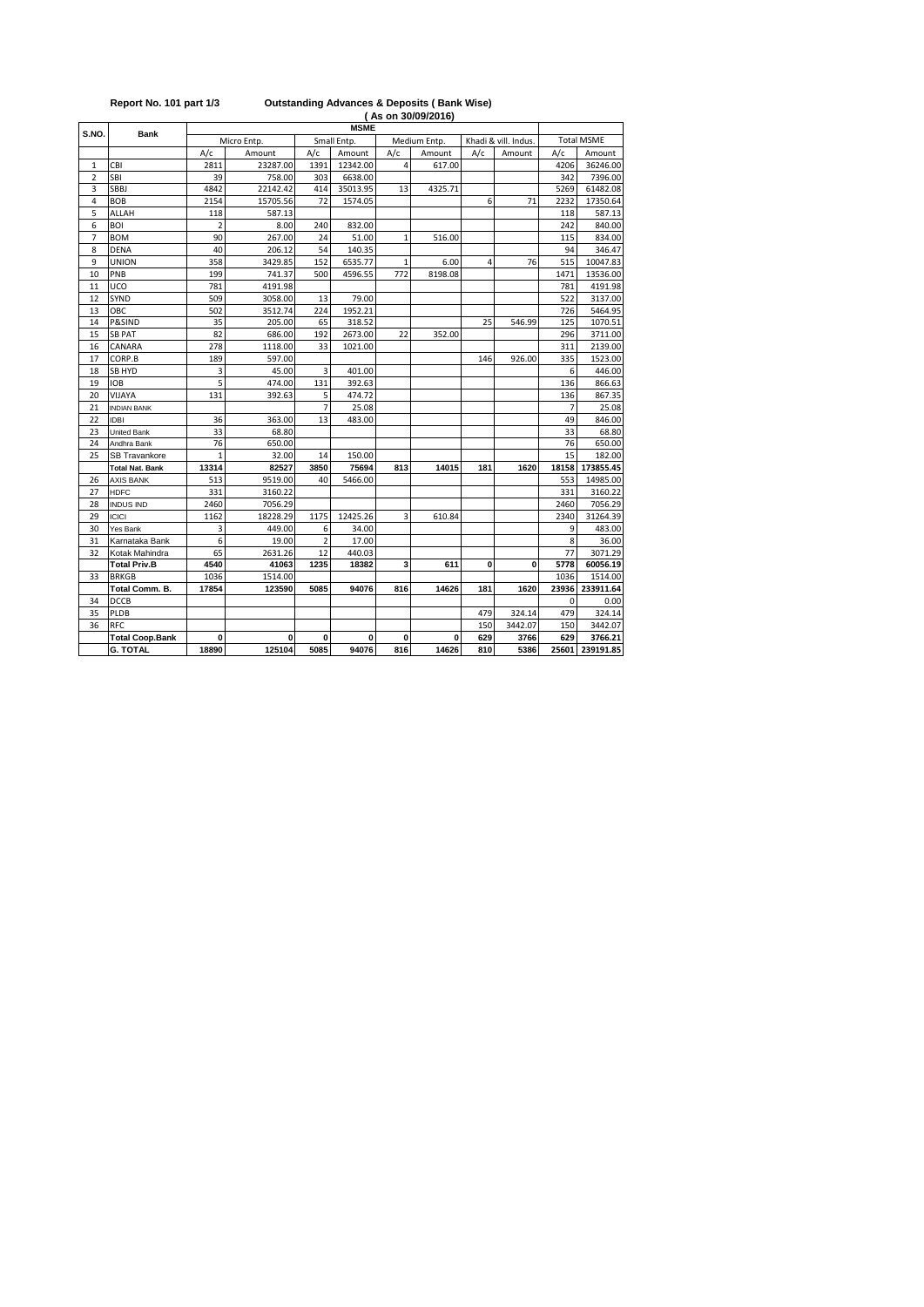| Report No. 101 part 1/4 |  |  |  |
|-------------------------|--|--|--|
|-------------------------|--|--|--|

### **Report No. 101 part 1/4 Outstanding Advances & Deposits ( Bank Wise) ( As on 30/09/2016)**

|                          |                        |                |           |              |              |                |              |             | Other Priorty Sector |             |                         |     |                |              |                  |
|--------------------------|------------------------|----------------|-----------|--------------|--------------|----------------|--------------|-------------|----------------------|-------------|-------------------------|-----|----------------|--------------|------------------|
| S.NO.                    | <b>BANK</b>            |                | Edu. Loan |              | Housing Loan |                | Other Loan   |             | <b>Export Credit</b> |             | <b>Reneawble Energy</b> |     | Social Infras. |              | <b>Total OPS</b> |
|                          |                        | A/c            | Amount    | A/c          | Amount       | A/c            | Amount       | A/c         | Amount               | A/c         | Amount                  | A/c | Amount         | A/c          | Amount           |
| 1                        | <b>CBI</b>             | 731            | 1971.00   | 1571         | 10307.00     | 632            | 1123.00      |             |                      |             |                         |     |                | 2934         | 13401            |
| $\overline{\phantom{a}}$ | SBI                    | 205            | 997.00    | 4066         | 60199.00     | 1602           | 6747.00      |             |                      |             |                         |     |                | 5873         | 67943            |
| 3                        | SBBJ                   | 1086           | 2603.00   | 3374         | 31432.45     | 4257           | 25485.47     |             |                      |             |                         |     |                | 8717         | 59521            |
| 4                        | <b>BOB</b>             | 220            | 633.93    | 1124         | 9000.53      | 78             | 1808.50      |             |                      |             |                         |     |                | 1422         | 11443            |
| 5                        | ALLAH                  | 11             | 20.27     | 44           | 417.98       | 32             | 111.37       |             |                      |             |                         |     |                | 87           | 550              |
| 6                        | BOI                    | 68             | 168.00    | 299          | 2992.00      | 206            | 6554.00      |             |                      |             |                         |     |                | 573          | 9714             |
| $\overline{7}$           | <b>BOM</b>             | 28             | 95.00     | 138          | 452.00       | 100            | 389.00       |             |                      |             |                         |     |                | 266          | 936              |
| 8                        | <b>DENA</b>            | $\overline{7}$ | 16.00     | 71           | 691.27       | 83             | 72.66        |             |                      |             |                         |     |                | 161          | 780              |
| 9                        | UNION                  | 42             | 292.97    | 222          | 2001.91      | 148            | 674.06       |             |                      |             |                         |     |                | 412          | 2969             |
| 10                       | PNB                    | 457            | 1318.82   | 487          | 5731.59      | 273            | 957.29       |             |                      |             |                         |     |                | 1217         | 8008             |
| 11                       | UCO                    | 53             | 181.55    | 439          | 4594.73      | 175            | 354.75       |             |                      |             |                         |     |                | 667          | 5131             |
| 12                       | SYND                   | 28             | 447.00    | 361          | 3091.00      |                |              |             |                      |             |                         |     |                | 389          | 3538             |
| 13                       | ОВС                    | 187            | 480.66    | 2379         | 3978.18      | 8              | 0.29         |             |                      |             |                         |     |                | 2574         | 4459             |
| 14                       | P&SIND                 | 14             | 35.00     | 55           | 417.55       |                |              |             |                      |             |                         |     |                | 69           | 453              |
| 15                       | <b>SB PAT</b>          | 48             | 130.00    | 155          | 1087.00      | 43             | 124.00       |             |                      |             |                         |     |                | 246          | 1341             |
| 16                       | CANARA                 | 26             | 62.00     | 154          | 1201.00      |                |              |             |                      |             |                         |     |                | 180          | 1263             |
| 17                       | CORP.B                 | 11             | 32.00     | 65           | 390.00       | 90             | 790.00       |             |                      |             |                         |     |                | 166          | 1212             |
| 18                       | SB HYD                 | 16             | 46.00     | 61           | 368.00       |                |              |             |                      |             |                         |     |                | 77           | 414              |
| 19                       | OB                     | 15             | 29.80     | 16           | 151.47       |                |              |             |                      |             |                         |     |                | 31           | 181              |
| 20                       | VIJAYA                 | 15             | 29.80     | 16           | 151.47       |                |              |             |                      |             |                         |     |                | 31           | 181              |
| 21                       | <b>INDIAN BANK</b>     | $\overline{7}$ | 42.17     | 6            | 45.37        |                |              |             |                      |             |                         |     |                | 13           | 88               |
| 22                       | <b>IDBI</b>            | 5              | 25.00     | 15           | 205.00       | 11             | 135.00       |             |                      |             |                         |     |                | 31           | 365              |
| 23                       | <b>Jnited Bank</b>     | $\overline{4}$ | 15.82     | 11           | 60.60        |                |              |             |                      |             |                         |     |                | 15           | 76               |
| 24                       | Andhra Bank            | 5              | 14.00     | 43           | 430.00       | 27             | 61.00        |             |                      |             |                         |     |                | 75           | 505              |
| 25                       | SB Travankore          | $\overline{1}$ | 1.00      | 41           | 567.00       | 3              | 62.00        |             |                      |             |                         |     |                | 45           | 630              |
|                          | <b>Total Nat. Bank</b> | 3290           | 9688      | 15213        | 139964       | 7768           | 45449        | 0           | 0                    | 0           | 0                       | 0   | $\mathbf{0}$   | 26271        | 195101           |
| 26                       | <b>AXIS BANK</b>       |                | 4.00      | 683          | 7697.00      |                |              |             |                      |             |                         |     |                | 684          | 7701             |
| 27                       | <b>HDFC</b>            |                |           | 1074         | 7702.82      | 5572           | 22241.53     |             |                      |             |                         |     |                | 6646         | 29944            |
| 28                       | <b>INDUS IND</b>       |                |           | $\mathbf{1}$ | 2.60         |                |              |             |                      |             |                         |     |                | $\mathbf{1}$ | Э                |
| 29                       | <b>ICICI</b>           | 14             | 18.97     | 531          | 3294.13      | 30             | 3.86         |             |                      |             |                         |     |                | 575          | 3317             |
| 30                       | Yes Bank               |                |           |              |              |                |              |             |                      |             |                         |     |                | $\Omega$     | $\mathbf 0$      |
| 31                       | Karnataka Bank         | $\mathbf{1}$   | 2.00      | 5            | 38.00        | $\overline{2}$ | 33.72        |             |                      |             |                         |     |                | 8            | 74               |
| 32                       | Kotak Mahindra         |                |           |              |              | 23             | 10.98        |             |                      |             |                         |     |                | 23           | 11               |
|                          | <b>Total Priv.B</b>    | 16             | 25        | 2294         | 18735        | 5627           | 22290        | $\mathbf 0$ | 0                    | $\mathbf 0$ | 0                       | 0   | $\mathbf 0$    | 7937         | 41050            |
| 33                       | <b>BRKGB</b>           | 92             | 176.00    | 473          | 2796.00      | 1989           | 1988.00      |             |                      |             |                         |     |                | 2554         | 4960             |
|                          | Total Comm. B.         | 3306           | 9713      | 17507        | 158699       | 13395          | 67739        | 0           | 0                    | $\bf{0}$    | 0                       | 0   | $\bf{0}$       | 34208        | 236151           |
| 34                       | DCCB                   |                |           |              |              |                |              |             |                      |             |                         |     |                | $\Omega$     | $\mathbf 0$      |
| 35                       | PLDB                   |                |           | 160          | 177.24       |                |              |             |                      |             |                         |     |                | 160          | 177              |
| 36                       | RFC                    |                |           |              |              |                |              |             |                      |             |                         |     |                | $\Omega$     | 0                |
|                          | <b>Total Coop.Bank</b> | 0              | 0         | 160          | 177          | 0              | $\mathbf{0}$ | $\pmb{0}$   | 0                    | 0           | 0                       | 0   | $\mathbf{0}$   | 160          | 177              |
|                          | <b>G. TOTAL</b>        | 3398           | 9889      | 18140        | 161672       | 15384          | 69727        | 0           | 0                    | 0           | 0                       | 0   | $\bf{0}$       |              | 36922 241288.13  |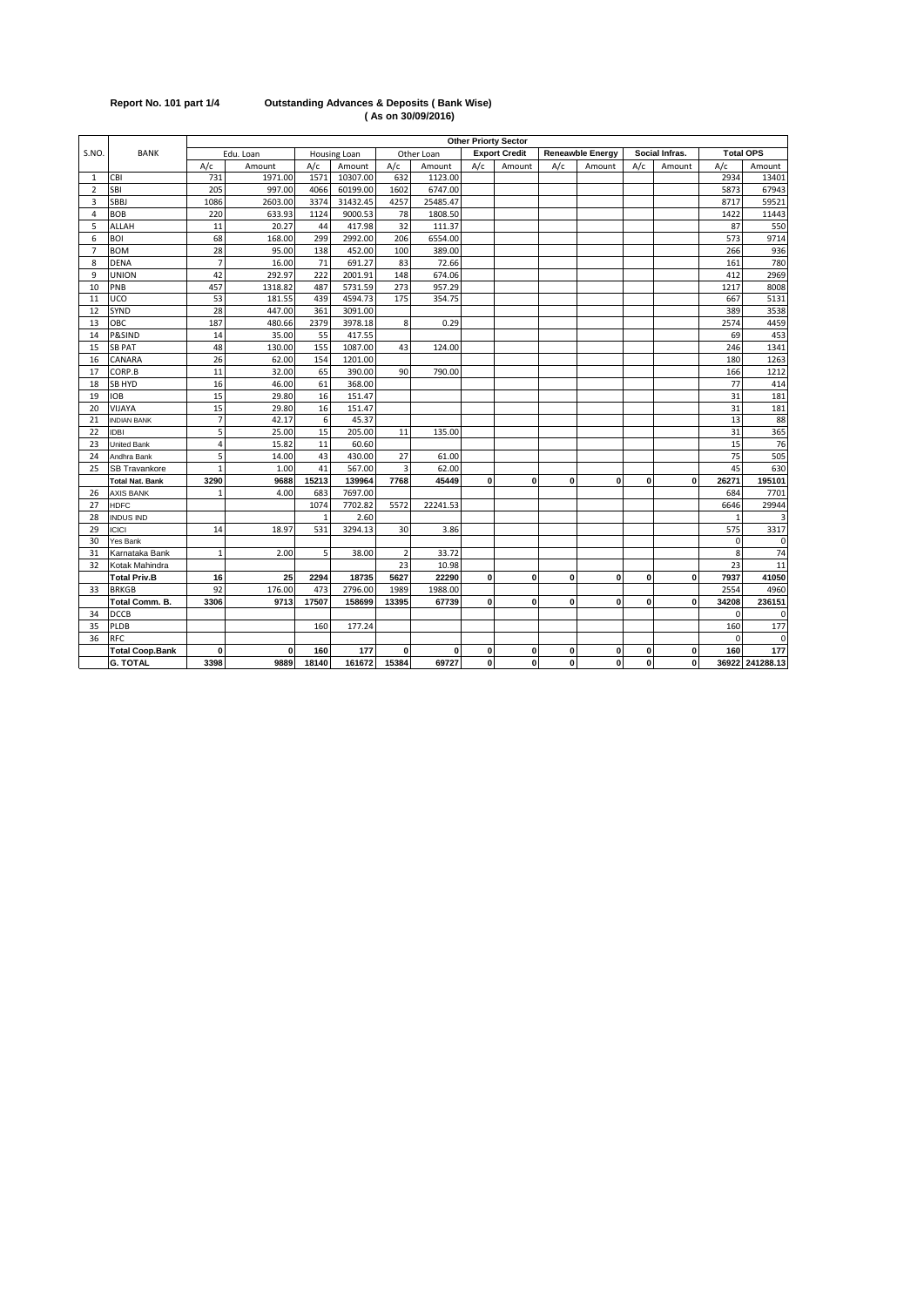|                |                        |        |                       |              |             |                         | (As on 30/09/2016) |                         |              |                |         |
|----------------|------------------------|--------|-----------------------|--------------|-------------|-------------------------|--------------------|-------------------------|--------------|----------------|---------|
|                |                        |        |                       |              |             |                         |                    |                         |              | (Rs in lacs)   |         |
| S.NO.          | <b>Bank</b>            |        | <b>Weakar Section</b> |              | <b>SCST</b> |                         | <b>MINORITY</b>    |                         | <b>WOMEN</b> | <b>PMEGP</b>   |         |
|                |                        | A/c    | Amount                | A/c          | Amount      | A/c                     | Amount             | A/c                     | Amount       | A/c            | Amount  |
| 1              | CBI                    | 7691   | 15997.00              | 1011         | 1124.00     | 1138                    | 15637.00           | 5738                    | 15270.00     | 118            | 528.00  |
| $\overline{2}$ | SBI                    | 13815  | 7638.00               | 1989         | 4647.00     | 3519                    | 16245.74           | 1280                    | 3845.00      | 39             | 1767.00 |
| 3              | SBBJ                   | 33451  | 34591.84              | 14551        | 18471.45    | 5065                    | 32254.47           | 5794                    | 9154.44      |                |         |
| 4              | <b>BOB</b>             | 2323   | 8769.88               | 916          | 2346.52     | 643                     | 15585.74           | 1308                    | 7381.39      | 41             | 27.50   |
| 5              | ALLAH                  | 235    | 562.39                | 9            | 4.21        | 40                      | 113.85             | 63                      | 183.70       | 9              | 6.85    |
| 6              | <b>BOI</b>             | 594    | 1632.00               | 638          | 1559.00     | 854                     | 3887.45            | 464                     | 1589.00      | 10             | 64.00   |
| $\overline{7}$ | <b>BOM</b>             | 32     | 39.00                 | 8            | 5.00        | 9                       | 12.00              | 8                       | 5.00         |                |         |
| 8              | <b>DENA</b>            | 405    | 1147.00               | 10           | 7.63        | 38                      | 66.00              | 111                     | 344.00       | $\overline{4}$ | 2.38    |
| 9              | UNION                  | 1306   | 2820.10               | 776          | 1743.50     | 197                     | 3513.21            | 277                     | 883.66       | $\overline{4}$ | 47.61   |
| 10             | PNB                    | 4597   | 5874.47               | 1151         | 1269.56     | 1357                    | 11096.81           | 2212                    | 1558.89      | 23             | 62.35   |
| 11             | UCO                    | 1540   | 3257.84               | 1324         | 3012.69     | 354                     | 3658.47            | 514                     | 1621.10      | 35             | 25.00   |
| 12             | SYND                   | 155    | 354.74                | 75           | 130.99      | 32                      | 81.00              | 38                      | 108.00       | 5              | 30.00   |
| 13             | OBC                    | 1850   | 3257.96               | 680          | 1657.48     | 450                     | 2696.84            | 857                     | 1985.96      | 158            | 6.57    |
| 14             | P&SIND                 | 124    | 74.90                 | 45           | 4.20        | 46                      | 15.60              | 102                     | 417.00       | 5              | 6.85    |
| 15             | <b>SB PAT</b>          | 147    | 162.00                | 335          | 330.00      | 17                      | 230.00             | 283                     | 211.00       | 8              | 39.00   |
| 16             | CANARA                 | 270    | 465.00                | 87           | 234.00      | 88                      | 288.00             | 42                      | 38.00        | $\overline{4}$ | 34.00   |
| 17             | CORP.B                 | 330    | 597.00                | 118          | 171.00      | 129                     | 452.00             | 158                     | 345.00       | 9              | 4.67    |
| 18             | <b>SB HYD</b>          | 31     | 55.00                 | 19           | 57.00       | 51                      | 154.87             | 18                      | 24.00        |                |         |
| 19             | IOB                    | 67     | 125.46                | 19           | 53.01       | 66                      | 291.81             | 61                      | 161.34       |                |         |
| 20             | VIJAYA                 | 32     | 151.00                | 32           | 151.00      | 25                      | 73.00              | 37                      | 210.00       |                |         |
| 21             | <b>INDIAN BANK</b>     | 9      | 5.37                  | $\mathbf{1}$ | 3.01        | $\mathbf{1}$            | 7.07               | 10                      | 56.44        |                |         |
| 22             | <b>IDBI</b>            | 21     | 56.00                 | 9            | 8.00        | 11                      | 280.75             | 21                      | 356.00       |                |         |
| 23             | United Bank            | 8      | 2.23                  | 6            | 2.69        | 12                      | 65.06              | 26                      | 474.32       |                |         |
| 24             | Andhra Bank            | 4      | 11.30                 | 3            | 0.70        |                         |                    |                         |              |                |         |
| 25             | SB Travankore          |        |                       |              |             |                         |                    |                         |              |                |         |
|                | <b>Total Nat. Bank</b> | 69037  | 87647.48              | 23812        | 36993.64    | 14142                   | 106706.74          | 19422                   | 46223.24     | 472            | 2651.78 |
| 26             | <b>AXIS BANK</b>       | 75     | 560.00                | 75           | 560.00      | 155                     | 6595.47            | 60                      | 312.00       |                |         |
| 27             | <b>HDFC</b>            | 6646   | 29944.76              | 801          | 2173.40     | 1683                    | 13057.96           | 3281                    | 3185.07      |                |         |
| 28             | <b>INDUS IND</b>       | 3000   | 5887.23               | 852          | 2184.82     | 909                     | 7548.23            | 366                     | 989.37       |                |         |
| 29             | <b>ICICI</b>           | 4185   | 7068.81               | 912          | 1141.74     | 1044                    | 11569.48           | 2729                    | 25936.11     |                |         |
| 30             | Yes Bank               | 967    | 1441.00               |              |             |                         |                    |                         |              |                |         |
| 31             | Karnataka Bank         |        |                       |              |             |                         |                    |                         |              |                |         |
| 32             | Kotak Mahindra         | 105    | 3598.38               | $\mathbf{1}$ | 1.38        | 66                      | 3040.45            |                         |              |                |         |
|                | <b>Total Priv. B</b>   | 14978  | 48500.18              | 2641         | 6061.34     | 3857                    | 41811.59           | 6436                    | 30422.55     | $\bf{0}$       | 0.00    |
| 33             | <b>BRKGB</b>           | 16579  | 24105.00              | 4798         | 5438.00     | 1012                    | 1145.00            | 2415                    | 2310.00      | 25             | 21.00   |
|                | Total Comm. B.         | 84015  | 136147.66             | 26453        | 43054.98    | 17999                   | 148518.33          | 25858                   | 76645.79     | 472            | 2651.78 |
| 34             | DCCB                   | 37841  | 18548.15              | 33249        | 18045.14    | 4495                    | 8596.74            | 1657                    | 6794.11      | $\Omega$       | 0.00    |
| 35             | PLDB                   | 707    | 445.84                | 1237         | 780.21      | 71                      | 44.58              | 390                     | 184.98       |                |         |
| 36             | RFC                    |        |                       |              |             | $\overline{\mathbf{z}}$ | 114.00             | $\overline{\mathbf{z}}$ | 190.00       |                |         |
|                | Total Coop. Ba         | 38548  | 18993.99              | 34486        | 18825.35    | 4568                    | 8755.32            | 2049                    | 7169.09      | 0              | 0.00    |
|                | <b>G. TOTAL</b>        | 139142 | 179246.65             | 65737        | 67318.33    | 23579                   | 158418.65          | 30322                   | 86124.88     | 497            | 2672.78 |

# **Report No. 101 part 1/6 Outstanding Advances & Deposits ( Bank Wise)**